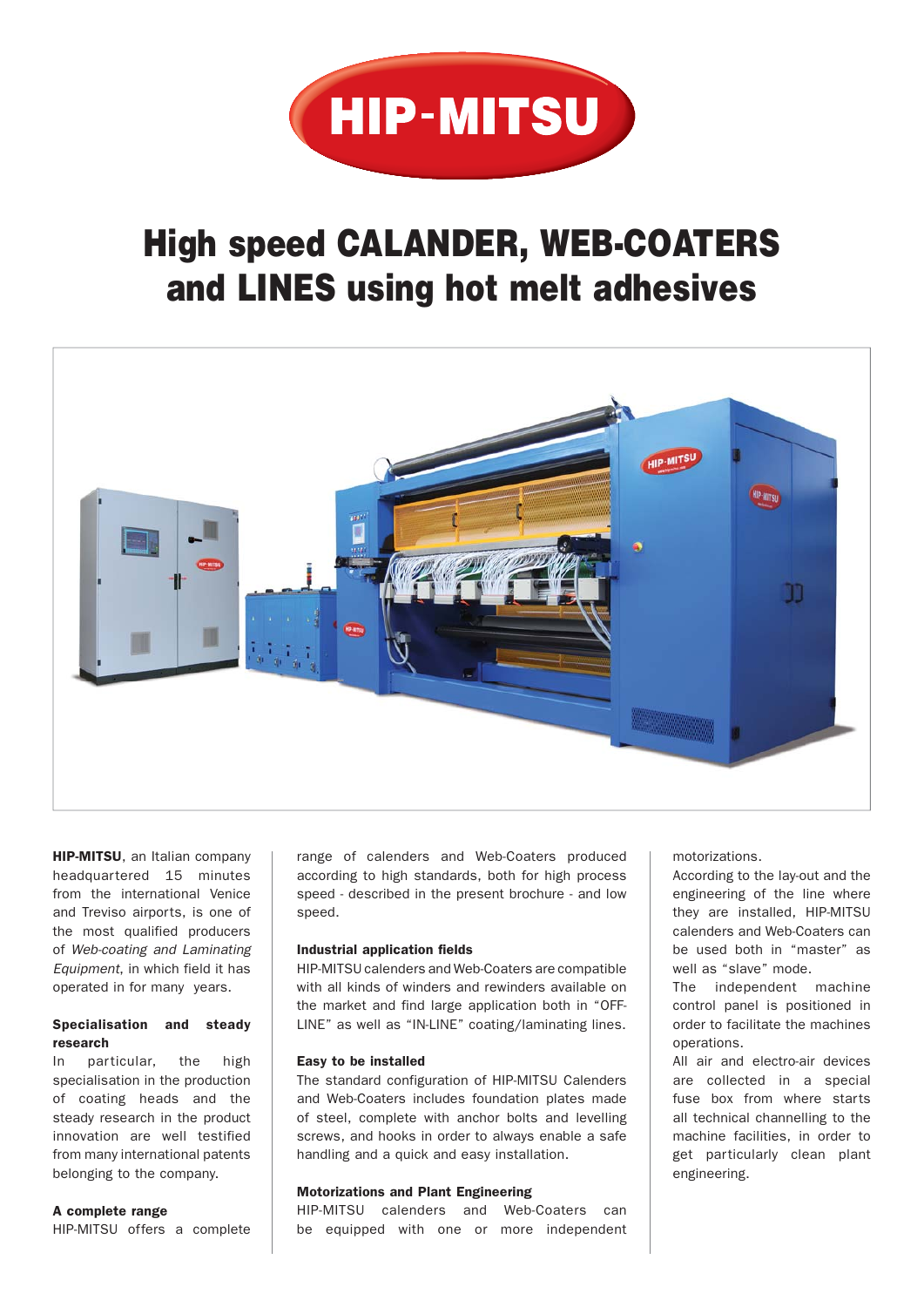#### High quality standards

HIP-MITSU Calenders and Web-Coaters are built using the most advanced technologies and the most reliable components.

The systematic application of precise and detailed control plans ensures the realization of all machines according to the project standards.

They are always built with a

# Synchronized stands for HIP-MITSU devices

All HIP-MITSU calenders and web-coaters are pre-arranged for the installation of the slot die dedicated stands a/o HIP-MITSU *"contact-less"* devices. The stands, equipped with independent precision mechanical adjusting devices, are also complete with the devices and electrical checks for setting the coating/laminating and the auxiliary operations and include a stand-by and a solid structure, in order to give no vibrations.

#### Reliability and reduced maintenance

Moreover design and raw materials guarantee a high reliability in its lifetime in any working condition and a meaningful reduction of the line maintenance.

## Easy set up according to the materials and the threading

According to the conversion to be realized, all

*Synchronized stands*

HIP-MITSU calenders and webcoaters can be easily set up using the equipment and devices following described.

working position that can be synchronized with the main line.

Finally the stands provide to a maintenance working position enabling an easy access to the coating heads or to the *"Contact-Less"* devices without removing them from the line.

# Interchangeability and quick rolls disassembly

All HIP-MITSU calenders and webcoaters for high process speeds are as standard equipped with a quick rolls disassembly system, in order to get handy and quick supplementary maintenance.

Furthermore that enables to get a quick interchangeability within the rolls to be used according to the specific materials to be processed.

# Standard calendering rolls available

- Water-cooled rolls with right or left injection of the refrigerating fluid and available in several models according to the specific use.
- Heated rolls with right or left injection of the heating fluid and available in several models according to the specific use.
- Rubberised rolls with dedicated materials for a long life.
- Rolls with special coating



*Water-cooled/ Heated rolls Rubberised rolls/special coating*



regulation

HIP-MITSU Calenders and Web-Coaters can be equipped with mechanical or servo-assisted devices for the gap regulation. Furthermore they enable an easy regulation of the calendering/pinch pressure. If needed an additional module can be included to give a

floating position of the roller.

#### Auxiliary nip rolls

All HIP-MITSU Calenders and Web-Coaters can install on board a nip roll with independent motorization and adjustable gap.

#### Chill Rolls

All HIP-MITSU Calenders and Web-Coaters can install on board chill rolls with independent motorization and adjustable gap.

The circulation of the cooling fluid is included in several configurations according to the specific production to be achieved.

Fluid input and output on one or more sides.

The roll surface depends on the material to be processed.

# Calendering pressure and gap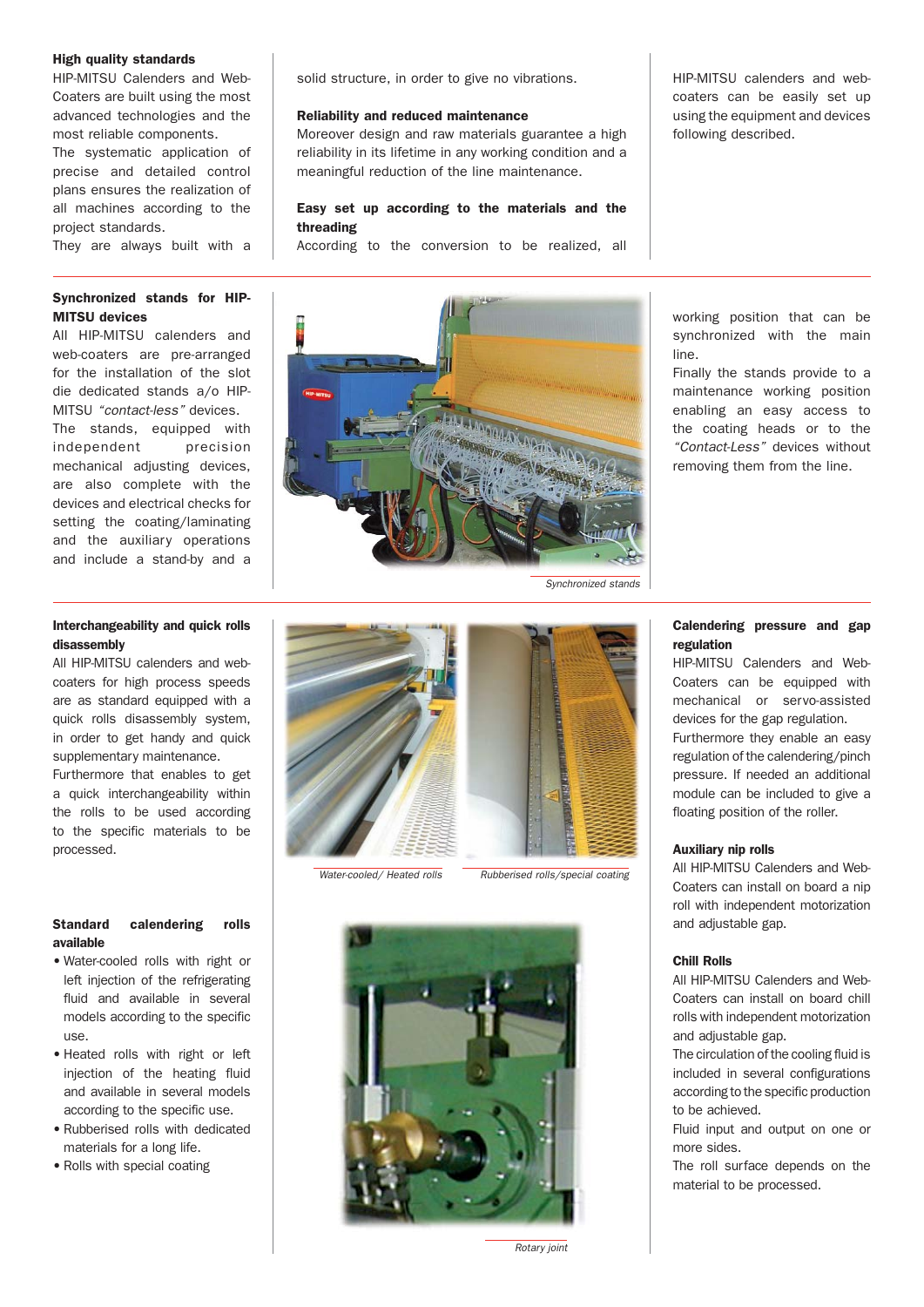# *"Hyper-Coater"* and *"Hyper-Laminator"*: customized solutions for new or existing lines integrations.

The HIP-MITSU *"Hyper-Coater"* and *"Hyper-Laminator"* models enable to easily integrate both existing as well new lines with the HIP-MITSU coating and laminating application technologies.

They are customized and planned each time ad-hoc, enabling to transfer to the final user well-tested solutions and to reduce plant integration times and costs.



#### Easy to be integrated to the main line

Thanks to building and plant engineering solutions based on international standards, HIP-MITSU calenders and webcoaters can be easily integrated to the other line equipment.

#### Electronics and communications

The standard equipment of the HIP-MITSU calenders and Web-Coaters includes PLC with Profibus field bus.

Alternatively they can be equipped with Device-Net. The on-board software is already complete with standard communication protocols enabling the easy dialog with the line facilities and the process data exchange.

The same module allows teleassistance services.



#### Control systems

The wide range of HIP-MITSU coating heads enables a User Friendly and integrated system management in different development levels, according to the operation needs.